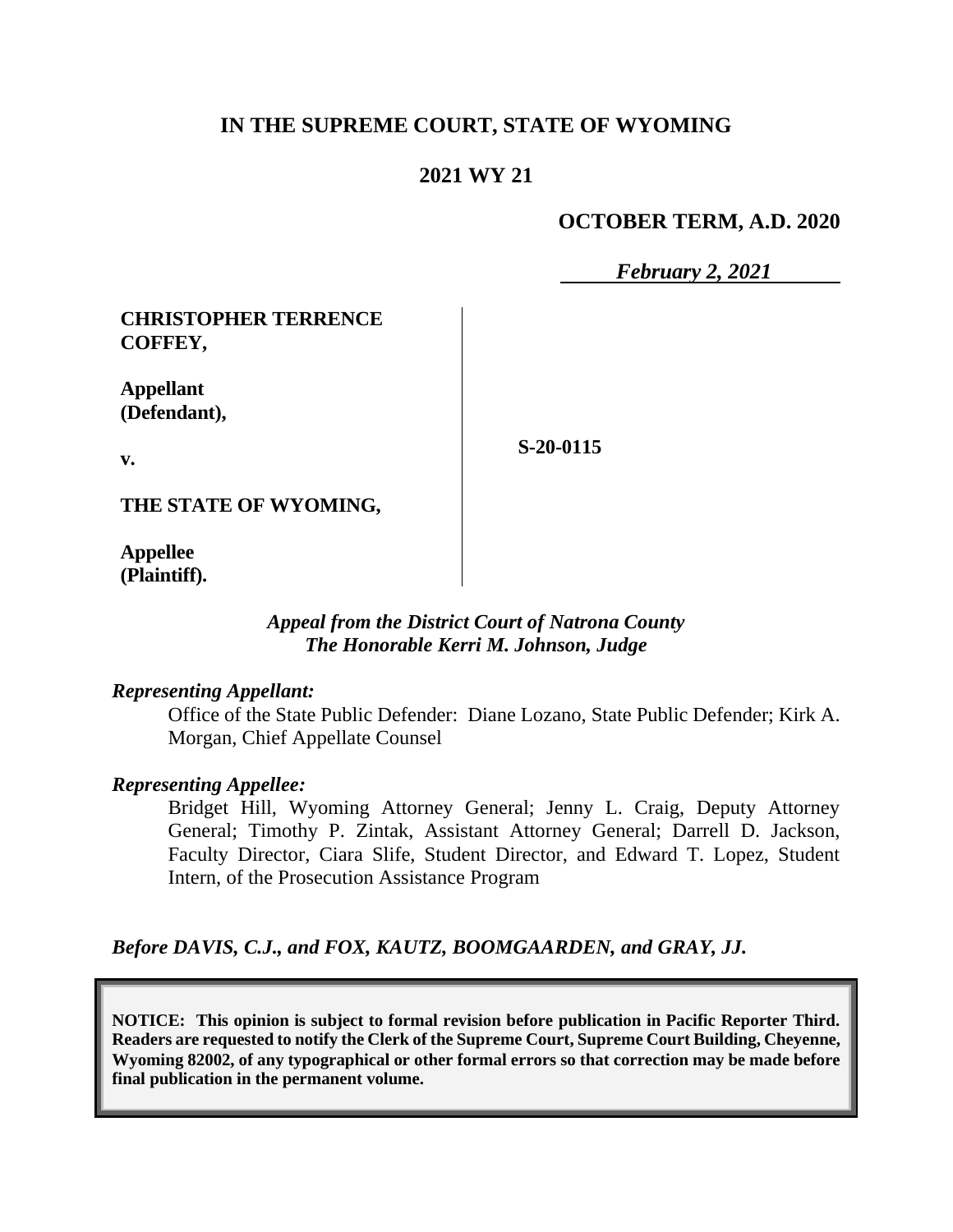# **DAVIS**, **Chief Justice**.

[¶1] Christopher Coffey appeals the district court's denial of his W.R.Cr.P. 35(b) motion for a sentence reduction. We find no abuse of discretion and affirm.

### **ISSUE**

[¶2] Mr. Coffey presents a single issue on appeal, which he states as follows:

Whether the district court abused its discretion when it denied Appellant's motion to reduce sentence?

# **FACTS**

[¶3] In 2018, the Wyoming Department of Family Services notified the Natrona County Sheriff's Office that a minor, MC, reported that her father, Mr. Coffey, had sexually assaulted her. MC stated that he pulled off her clothing, made her get down on all fours, rubbed her chest and vagina, and placed her hands around his penis while he continued to rub her. During the assault, MC was in pain and she kicked and screamed. After a few minutes, Mr. Coffey stopped.

[¶4] Mr. Coffey initially denied MC's allegations, but after failing a polygraph examination, he confessed. He admitted that in 2010, when MC was six years old, he did as she reported and inserted a finger into her vagina. On May 21, 2018, the State filed an information against Mr. Coffey, which charged him with one count each of sexual abuse of a minor in the first degree, sexual abuse of a minor in the second degree, and sexual abuse of a minor in the third degree.

[¶5] Pursuant to a plea agreement, Mr. Coffey pled guilty to one count of second degree sexual abuse, and the State dismissed the other counts and agreed to cap its sentencing recommendation at fifteen years imprisonment. At sentencing, the State requested a sentence of thirteen and a half to fifteen years, and the court sentenced Mr. Coffey to a prison term of twelve to fifteen years. On February 12, 2019, the district court issued its final judgment and sentence. Mr. Coffey appealed, but that appeal was dismissed on his voluntary motion for dismissal.

[¶6] On April 6, 2020, Mr. Coffey filed a W.R.Cr.P. 35(b) motion for sentence reduction. In support of his motion, he cited the progress that he had made since his incarceration, his lack of a disciplinary record in prison, his plans for growth, and the support of his church community if he were released. He also attached multiple letters to show his progress and family and community support for his release.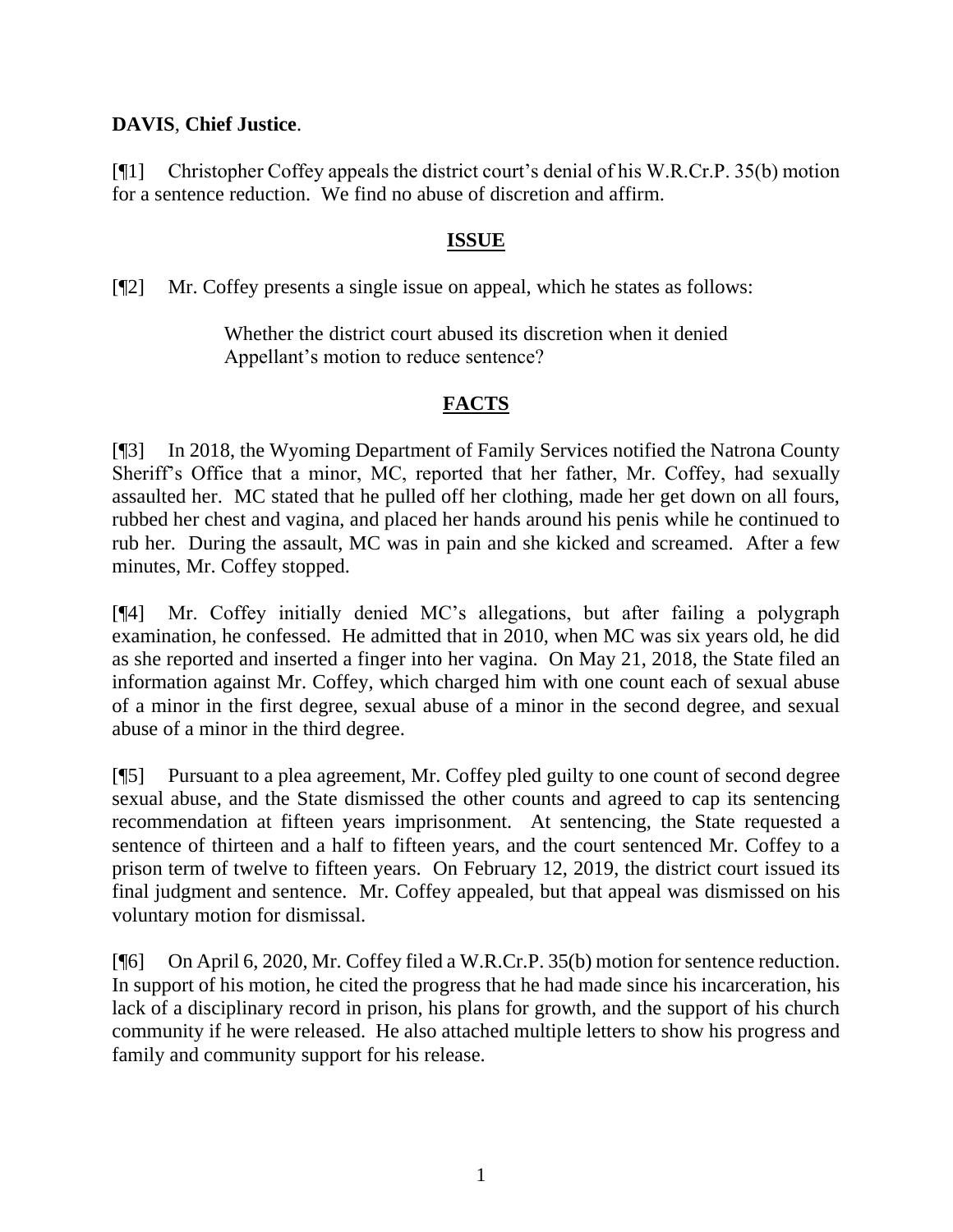[¶7] On April 14, 2020, the district court issued an order denying Mr. Coffey's motion. The court noted that it had reviewed the motion and the court file, including Mr. Coffey's background and criminal history detailed in the presentence investigation report, as well as the transcript of the sentencing hearing. The court concluded "that no sufficient showing has been made pursuant to Rule 35(b) of the Wyoming Rules of Criminal Procedure to justify or require a modification of the Defendant's sentence . . . ." Mr. Coffey timely appealed the denial of his motion to this Court.

#### **STANDARD OF REVIEW**

[¶8] We review a district court's ruling on a [Rule 35\(b\)](http://www.westlaw.com/Link/Document/FullText?findType=L&pubNum=1008764&cite=WYRRCRPR35&originatingDoc=Ie3f07e4008f911eb8cddf39cfa051b39&refType=LQ&originationContext=document&vr=3.0&rs=cblt1.0&transitionType=DocumentItem&contextData=(sc.Keycite)) motion for sentence reduction as follows:

> The district court has broad discretion in determining whether to reduce a defendant's sentence, and we will not disturb its determination absent an abuse of discretion. The sentencing judge is in the best position to decide if a sentence modification is appropriate, and is free to accept or reject information submitted in support of a sentence reduction at its discretion. Our objective on review is not to weigh the propriety of the sentence if it falls within the sentencing range; we simply consult the information in front of the court and consider whether there was a rational basis from which the district court could reasonably draw its conclusion. Because of the broad discretion given to the district court in sentencing, and our significant deference on appeal, this Court has demonstrated many times in recent years that it is a very difficult bar for an appellant to leap seeking to overturn a sentencing decision on an abuse of discretion argument.

*Mitchell v. State*, 2020 WY 131, ¶ 7, 473 P.3d 1255, 1257 (Wyo. 2020) (quoting *[Barrowes](http://www.westlaw.com/Link/Document/FullText?findType=Y&serNum=2047356627&pubNum=0004645&originatingDoc=Ie3f07e4008f911eb8cddf39cfa051b39&refType=RP&fi=co_pp_sp_4645_1266&originationContext=document&vr=3.0&rs=cblt1.0&transitionType=DocumentItem&contextData=(sc.Keycite)#co_pp_sp_4645_1266)  v. State*[, 2019 WY 8, ¶ 12, 432 P.3d 1261, 1266 \(Wyo. 2019\)\)](http://www.westlaw.com/Link/Document/FullText?findType=Y&serNum=2047356627&pubNum=0004645&originatingDoc=Ie3f07e4008f911eb8cddf39cfa051b39&refType=RP&fi=co_pp_sp_4645_1266&originationContext=document&vr=3.0&rs=cblt1.0&transitionType=DocumentItem&contextData=(sc.Keycite)#co_pp_sp_4645_1266).

#### **DISCUSSION**

[¶9] Our rule governing motions for sentence reduction states in relevant part that:

A motion to reduce a sentence may be made, . . . within one year after the sentence is imposed or probation is revoked, or within one year after receipt by the court of a mandate issued upon affirmance of the judgment or dismissal of the appeal, . . . . The court shall determine the motion within a reasonable time. Changing a sentence from a sentence of incarceration to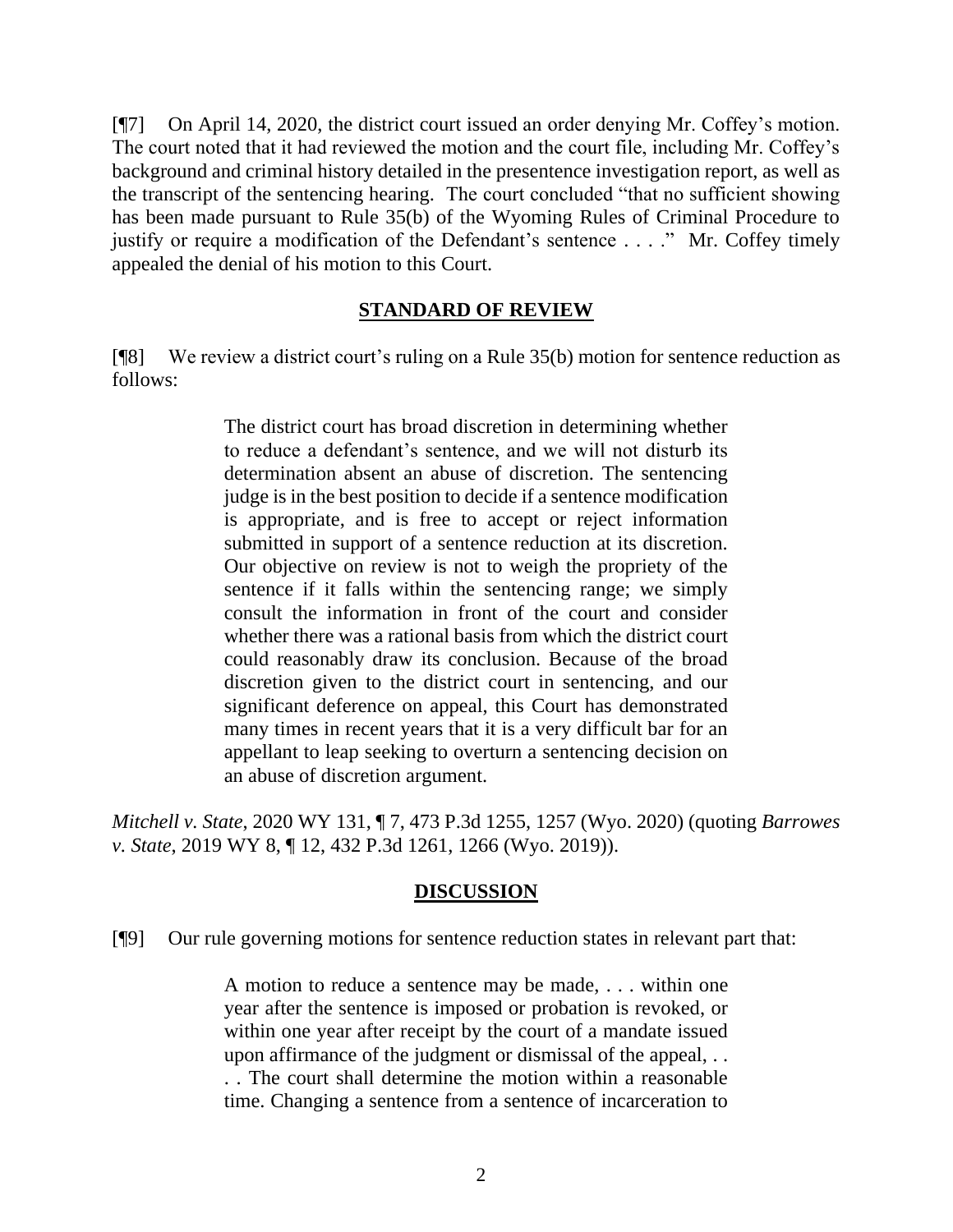a grant of probation shall constitute a permissible reduction of sentence under this subdivision. The court may determine the motion with or without a hearing.

#### W.R.Cr.P. 35(b).

[¶10] Mr. Coffey contends that the district court abused its discretion in denying his motion because the information he provided in support of it showed that he had taken advantage of all opportunities to better himself and had behaved well in prison, and the State presented no opposition to the motion. He argues that this shows that the court failed to give the required consideration to the additional information that he provided and that the court's only possible rationale for its decision was to punish. We disagree.

[¶11] First, nothing in Rule 35(b) requires the State to respond to a motion for sentence reduction. *See* W.R.Cr.P. 35(b). We therefore will not read anything into the State's lack of a response, particularly since the district court ruled so quickly on the motion and did not itself give weight to the State's lack of a response. Additionally, the court's order indicates that it did consider Mr. Coffey's motion and the supporting materials, and we do not require more than that.

> The district court's order denied the motion without detailing the judge's decision process, but it did indicate that the court had considered the motion and the reasons urged in support of it, and that it was fully advised concerning it. The fact that the order does not describe the specific information Appellant provided in support of her request for a reduction does not establish an abuse of discretion. *Boucher* [*v. State*], [\[2012 WY](http://www.westlaw.com/Link/Document/FullText?findType=Y&serNum=2029240096&pubNum=0004645&originatingDoc=If88589c0e11211e590d4edf60ce7d742&refType=RP&fi=co_pp_sp_4645_430&originationContext=document&vr=3.0&rs=cblt1.0&transitionType=DocumentItem&contextData=(sc.UserEnteredCitation)#co_pp_sp_4645_430)  145,] [¶ 12, 288 P.3d](http://www.westlaw.com/Link/Document/FullText?findType=Y&serNum=2029240096&pubNum=0004645&originatingDoc=If88589c0e11211e590d4edf60ce7d742&refType=RP&fi=co_pp_sp_4645_430&originationContext=document&vr=3.0&rs=cblt1.0&transitionType=DocumentItem&contextData=(sc.UserEnteredCitation)#co_pp_sp_4645_430) [427,] at 430 [(Wyo. 2012)]. Furthermore, this Court has elucidated that "[t]here is no authority in Wyoming requiring a sentencing court to demonstrate good cause in denying a [Rule 35\(b\)](http://www.westlaw.com/Link/Document/FullText?findType=L&pubNum=1008764&cite=WYRRCRPR35&originatingDoc=If88589c0e11211e590d4edf60ce7d742&refType=LQ&originationContext=document&vr=3.0&rs=cblt1.0&transitionType=DocumentItem&contextData=(sc.UserEnteredCitation)) motion." *[Chapman](http://www.westlaw.com/Link/Document/FullText?findType=Y&serNum=2035374333&pubNum=0004645&originatingDoc=If88589c0e11211e590d4edf60ce7d742&refType=RP&fi=co_pp_sp_4645_392&originationContext=document&vr=3.0&rs=cblt1.0&transitionType=DocumentItem&contextData=(sc.UserEnteredCitation)#co_pp_sp_4645_392)* [*v. State*], [\[2015 WY 15,\]](http://www.westlaw.com/Link/Document/FullText?findType=Y&serNum=2035374333&pubNum=0004645&originatingDoc=If88589c0e11211e590d4edf60ce7d742&refType=RP&fi=co_pp_sp_4645_392&originationContext=document&vr=3.0&rs=cblt1.0&transitionType=DocumentItem&contextData=(sc.UserEnteredCitation)#co_pp_sp_4645_392) ¶ 12, 342 P.3d [388,] at 392 [(Wyo. 2015)].

*Hart v. State*, 2016 WY 28, ¶ 11, 368 P.3d 877, 879 (Wyo. 2016).

[¶12] "The purpose of [Rule 35](http://www.westlaw.com/Link/Document/FullText?findType=L&pubNum=1008764&cite=WYRRCRPR35&originatingDoc=Ie3f07e4008f911eb8cddf39cfa051b39&refType=LQ&originationContext=document&vr=3.0&rs=cblt1.0&transitionType=DocumentItem&contextData=(sc.Keycite)) is to give a convicted defendant a second round before the sentencing judge (a second bite at the apple as it were) and to give the judge the opportunity to reconsider the original sentence in light of any further information about the defendant." *Mitchell*, ¶ 11, 473 P.3d at 1258 (quoting *Barrowes*[, ¶ 16, 432 P.3d at 1267\)](http://www.westlaw.com/Link/Document/FullText?findType=Y&serNum=2047356627&pubNum=0004645&originatingDoc=Ie3f07e4008f911eb8cddf39cfa051b39&refType=RP&fi=co_pp_sp_4645_1267&originationContext=document&vr=3.0&rs=cblt1.0&transitionType=DocumentItem&contextData=(sc.Keycite)#co_pp_sp_4645_1267). As we noted above, however, a sentencing court "is free to accept or reject information submitted in support of a sentence reduction at its discretion." *Mitchell*, ¶ 7, 473 P.3d at 1257 (quoting *Barrowes*[, ¶ 12, 432 P.3d at](http://www.westlaw.com/Link/Document/FullText?findType=Y&serNum=2047356627&pubNum=0004645&originatingDoc=Ie3f07e4008f911eb8cddf39cfa051b39&refType=RP&fi=co_pp_sp_4645_1266&originationContext=document&vr=3.0&rs=cblt1.0&transitionType=DocumentItem&contextData=(sc.Keycite)#co_pp_sp_4645_1266) 1266). Additionally,